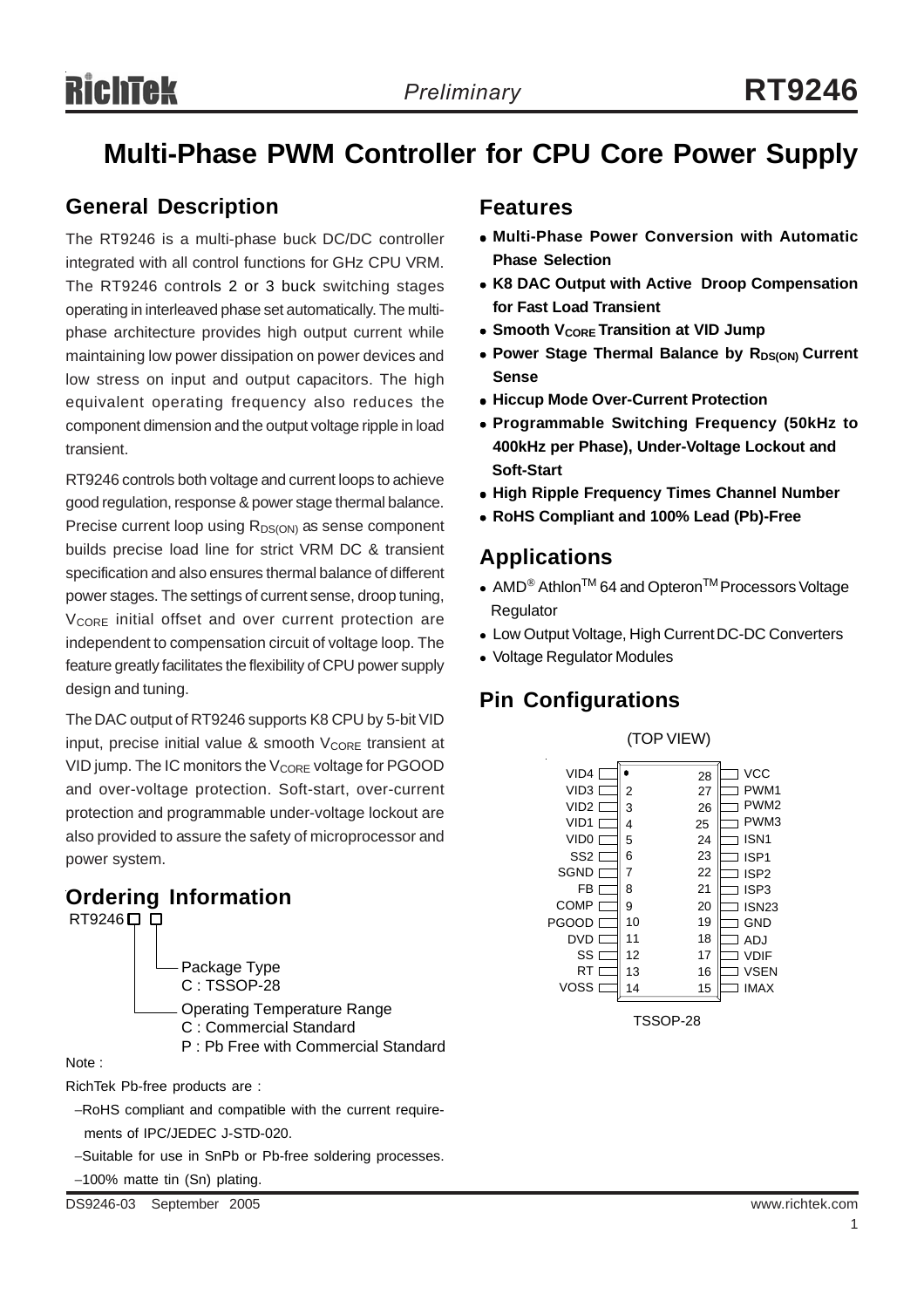## **Typical Application Circuit**

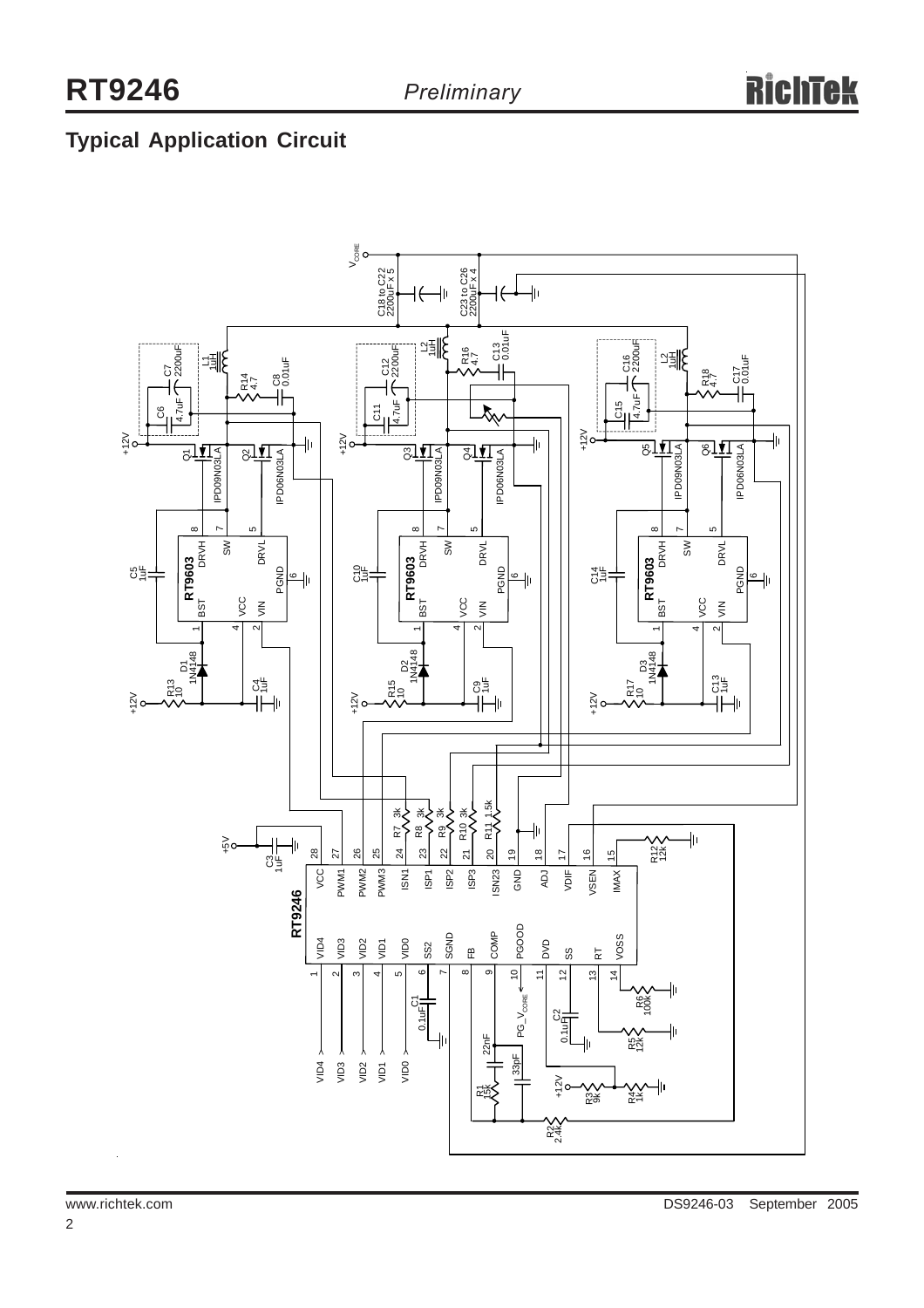## **Functional Pin Description**

### **VID4 (Pin 1), VID3 (Pin 2), VID2 (Pin 3), VID1 (Pin 4), VID0 (Pin 5)**

DAC voltage identification inputs for K8. These pins are internally pulled to 2.4V if left open.

### **SS2 (Pin 6)**

DAC O/P ramping speed control for K8. Connect this pin to GND with a capacitor to set the rising/falling time at VID jump.

### **SGND (Pin 7)**

V<sub>CORE</sub> differential sense negative input.

### **FB (Pin 8)**

Inverting input of the internal error amplifier.

### **COMP (Pin 9)**

Output of the error amplifier and input of the PWM comparator.

### **PGOOD (Pin 10)**

Power good open-drain output.

### **DVD (Pin 11)**

Programmable power UVLO detection or converter enable input.

### **SS (Pin 12)**

Connect this SS pin to GND with a capacitor to set the soft-start time interval.



### **RT (Pin 13)**

Switching frequency setting. Connect this pin to GND with a resistor to set the frequency.

### **VOSS (Pin 14)**

V<sub>CORE</sub> initial value offset. Connect this pin to GND with a resistor to set the offset value.

### **IMAX (Pin 15)**

Over-Current protection set.

**VSEN (Pin 16)** V<sub>CORE</sub> differential sense positive input.

**VDIF (Pin 17)** V<sub>CORE</sub> differential sense output.

### **ADJ (Pin 18)**

Current sense output for active droop adjust. Connect a resistor from this pin to GND to set the load droop.

### **GND (Pin 19)**

IC ground.

### **ISN23 (Pin 20)**

 $R_{DS(ON)}$  current sense inputs from converter  $2^{nd}$  &  $3^{rd}$  phase channel sense components' GND node.

### **ISP1 (Pin 23), ISP2 (Pin 22), ISP3 (Pin 21)**

R<sub>DS(ON)</sub> current sense inputs for individual converter channels. Tie this pin to the component's sense node.

### **ISN1 (Pin 24)**

 $R_{DS(ON)}$  current sense inputs from converter 1<sup>st</sup> channel sense component's GND node.

### **PWM1 (Pin 27), PWM2 (Pin 26), PWM3 (Pin 25)**

PWM outputs for each driven channel. Connect these pins to the PWM input of the MOSFET driver. For systems which use 2 channels, connect PWM3 high.

### **VCC (Pin 28)**

IC power supply. Connect this pin to a 5V supply.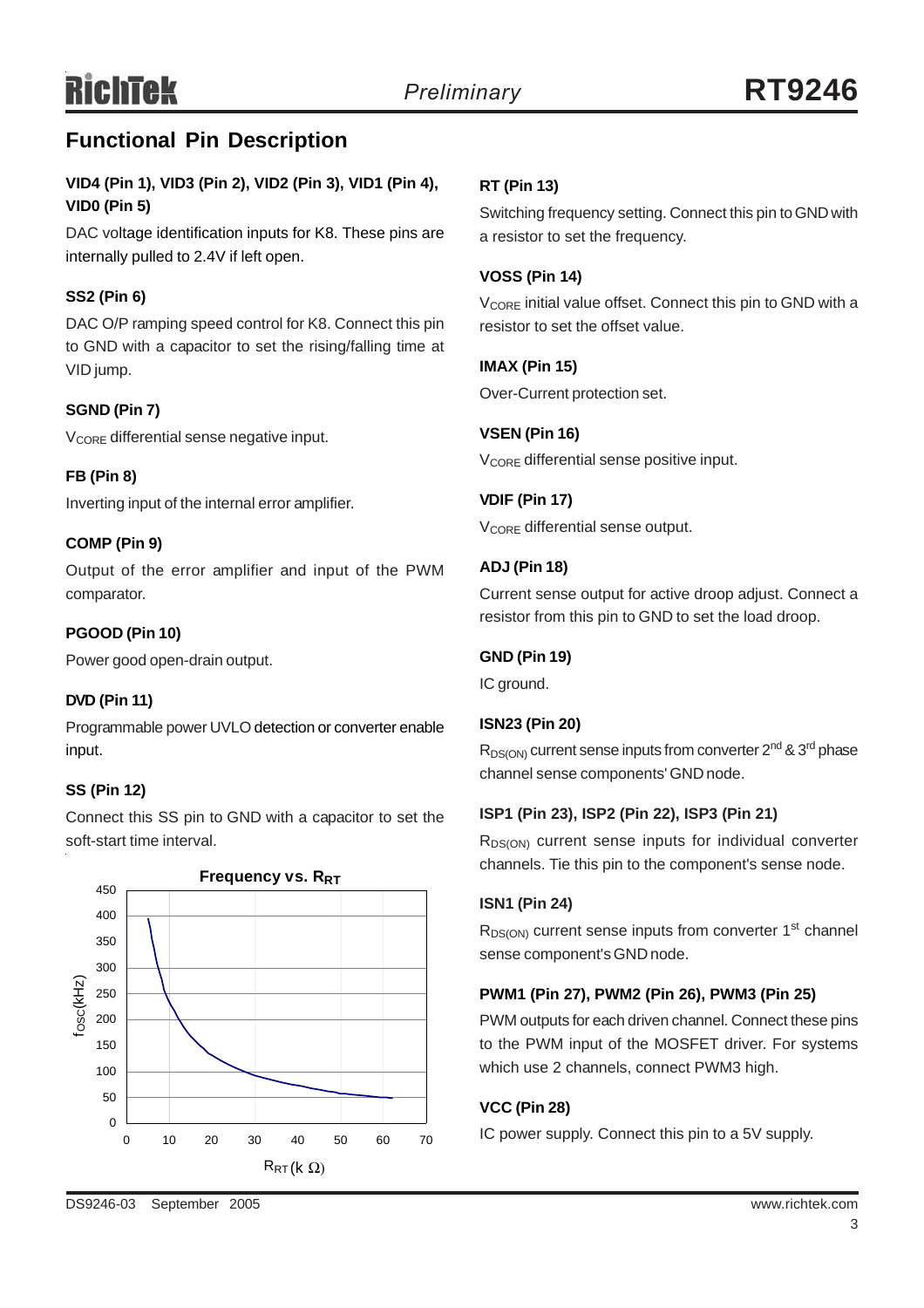## **Function Block Diagram**

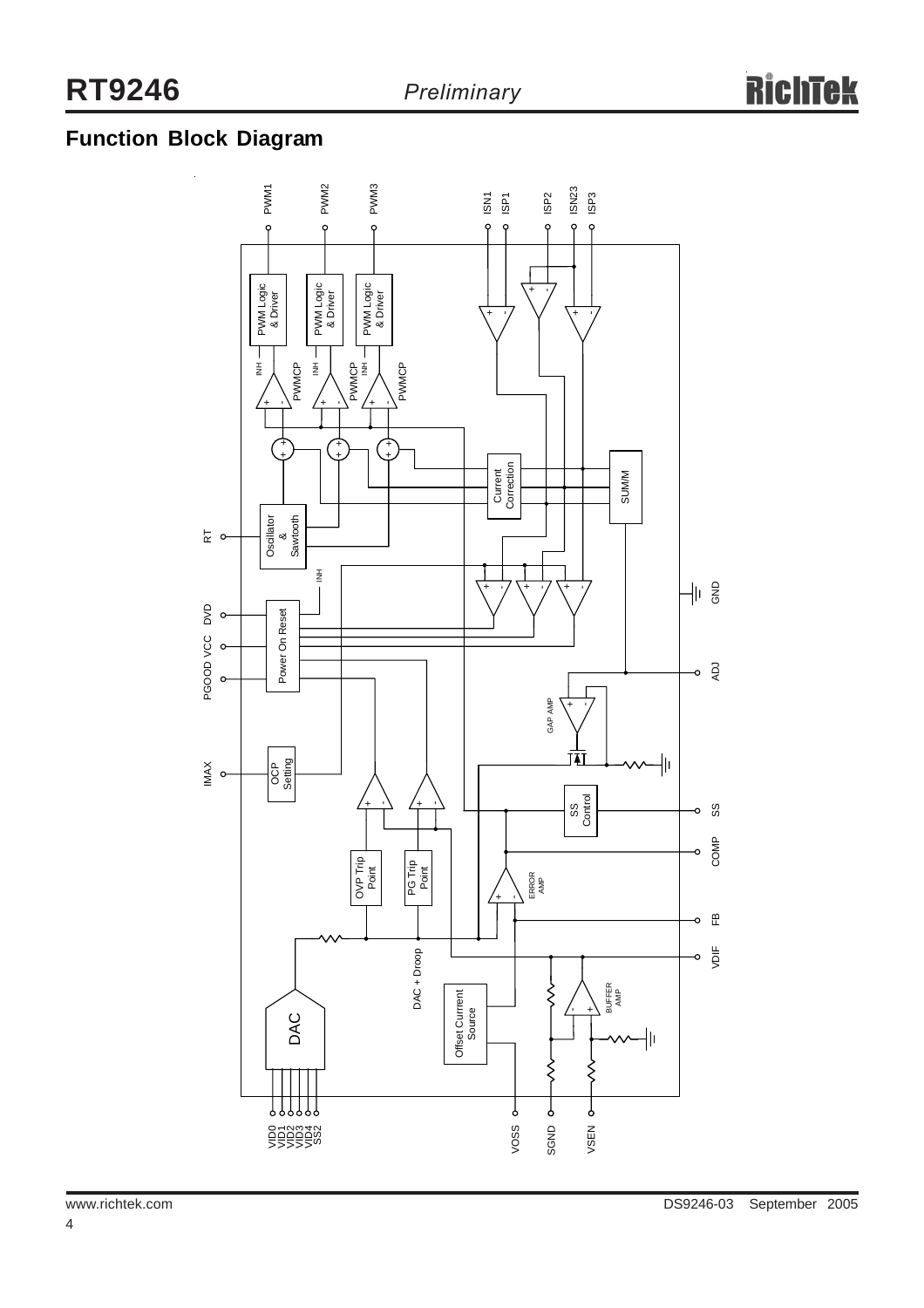|  |  |  |  | Table 1. Output Voltage Program |
|--|--|--|--|---------------------------------|
|--|--|--|--|---------------------------------|

| VID4         | VID <sub>3</sub>    | VID <sub>2</sub> | VID1         | VID <sub>0</sub> | Nominal Output Voltage DACOUT |
|--------------|---------------------|------------------|--------------|------------------|-------------------------------|
| $\mathbf 0$  | $\mathsf 0$         | $\pmb{0}$        | $\pmb{0}$    | $\pmb{0}$        | 1.550                         |
| $\mathbf 0$  | $\mathsf{O}\xspace$ | $\pmb{0}$        | $\mathsf 0$  | $\mathbf 1$      | 1.525                         |
| $\mathbf 0$  | $\mathbf 0$         | $\mathbf 0$      | $\mathbf{1}$ | $\mathbf 0$      | 1.500                         |
| $\pmb{0}$    | $\mathsf{O}\xspace$ | $\mathbf 0$      | $\mathbf{1}$ | $\mathbf{1}$     | 1.475                         |
| $\mathbf 0$  | $\mathbf 0$         | $\mathbf 1$      | $\pmb{0}$    | $\mathbf 0$      | 1.450                         |
| $\pmb{0}$    | $\mathsf{O}\xspace$ | $\mathbf 1$      | $\mathsf 0$  | $\mathbf{1}$     | 1.425                         |
| $\mathbf 0$  | $\mathbf 0$         | $\mathbf 1$      | $\mathbf{1}$ | $\mathbf 0$      | 1.400                         |
| $\pmb{0}$    | $\mathsf{O}\xspace$ | $\mathbf 1$      | $\mathbf{1}$ | $\mathbf{1}$     | 1.375                         |
| $\mathbf 0$  | $\mathbf{1}$        | $\mathbf 0$      | $\pmb{0}$    | $\mathbf 0$      | 1.350                         |
| $\pmb{0}$    | $\mathbf{1}$        | $\mathbf 0$      | $\pmb{0}$    | $\mathbf{1}$     | 1.325                         |
| $\mathbf 0$  | $\mathbf{1}$        | $\mathbf 0$      | $\mathbf{1}$ | $\pmb{0}$        | 1.200                         |
| $\mathbf 0$  | $\mathbf{1}$        | $\mathbf 0$      | $\mathbf{1}$ | $\mathbf{1}$     | 1.275                         |
| $\mathbf 0$  | $\mathbf{1}$        | $\mathbf 1$      | $\pmb{0}$    | $\pmb{0}$        | 1.250                         |
| $\mathbf 0$  | $\mathbf{1}$        | $\mathbf{1}$     | $\pmb{0}$    | $\mathbf{1}$     | 1.225                         |
| $\pmb{0}$    | $\mathbf 1$         | $\mathbf 1$      | $\mathbf{1}$ | $\pmb{0}$        | 1.200                         |
| $\pmb{0}$    | $\mathbf{1}$        | $\mathbf{1}$     | $\mathbf{1}$ | $\mathbf{1}$     | 1.175                         |
| $\mathbf{1}$ | $\mathsf 0$         | $\pmb{0}$        | $\pmb{0}$    | $\mathbf 0$      | 1.150                         |
| $\mathbf{1}$ | $\boldsymbol{0}$    | $\pmb{0}$        | $\pmb{0}$    | $\mathbf{1}$     | 1.125                         |
| $\mathbf{1}$ | $\pmb{0}$           | $\pmb{0}$        | $\mathbf{1}$ | $\mathbf 0$      | 1.100                         |
| $\mathbf{1}$ | $\boldsymbol{0}$    | $\pmb{0}$        | $\mathbf{1}$ | $\mathbf{1}$     | 1.075                         |
| $\mathbf{1}$ | $\pmb{0}$           | $\mathbf 1$      | $\mathsf 0$  | $\mathbf 0$      | 1.050                         |
| $\mathbf{1}$ | $\boldsymbol{0}$    | $\mathbf{1}$     | $\pmb{0}$    | $\mathbf{1}$     | 1.025                         |
| $\mathbf 1$  | $\mathsf 0$         | 1                | $\mathbf{1}$ | $\mathbf 0$      | 1.000                         |
| $\mathbf{1}$ | $\mathsf{O}\xspace$ | 1                | $\mathbf{1}$ | $\mathbf 1$      | 0.975                         |
| $\mathbf{1}$ | $\mathbf{1}$        | $\pmb{0}$        | $\pmb{0}$    | $\mathbf 0$      | 0.950                         |
| $\mathbf{1}$ | $\mathbf{1}$        | $\pmb{0}$        | $\mathsf 0$  | $\mathbf{1}$     | 0.925                         |
| $\mathbf{1}$ | $\mathbf{1}$        | $\pmb{0}$        | $\mathbf{1}$ | $\mathbf 0$      | 0.900                         |
| $\mathbf{1}$ | $\mathbf{1}$        | $\pmb{0}$        | $\mathbf{1}$ | $\mathbf{1}$     | 0.875                         |
| $\mathbf{1}$ | $\mathbf{1}$        | $\mathbf 1$      | $\mathbf 0$  | $\mathbf 0$      | 0.850                         |
| $\mathbf{1}$ | $\mathbf{1}$        | 1                | $\mathbf 0$  | $\mathbf 1$      | 0.825                         |
| $\mathbf{1}$ | $\mathbf{1}$        | $\mathbf 1$      | $\mathbf{1}$ | $\mathbf 0$      | 0.800                         |
| $\mathbf{1}$ | $\mathbf{1}$        | $\mathbf 1$      | $\mathbf{1}$ | $\mathbf{1}$     | Shutdown                      |

Note: (1) 0 : Connected to GND

(2) 1 : Open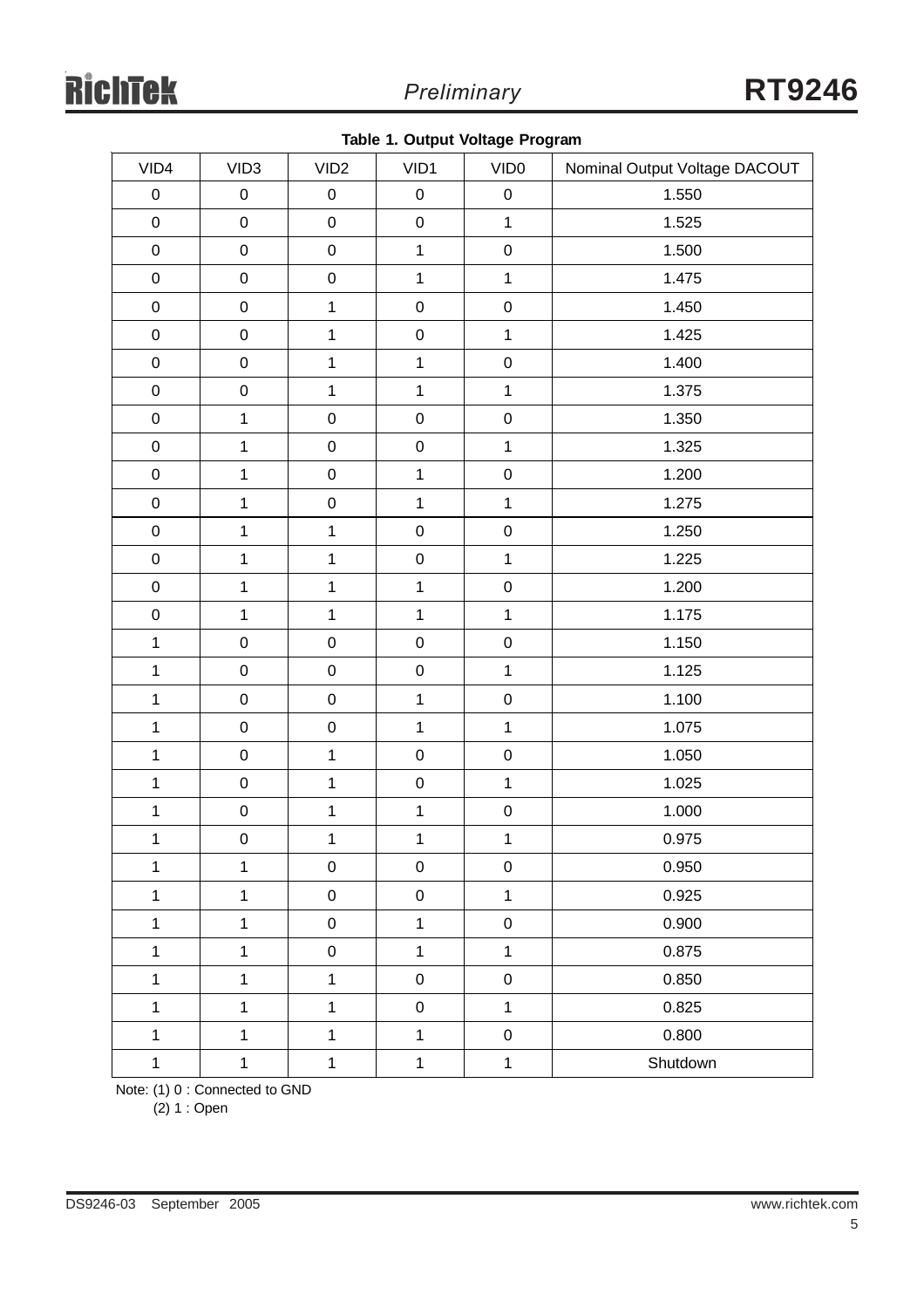

## **Absolute Maximum Ratings** (Note 1)

| • Power Dissipation, $P_D @ T_A = 25^{\circ}C$ |  |
|------------------------------------------------|--|
|                                                |  |
| • Package Thermal Resistance (Note 4)          |  |
|                                                |  |
|                                                |  |
|                                                |  |
|                                                |  |
| • ESD Susceptibility (Note 2)                  |  |
|                                                |  |
|                                                |  |
|                                                |  |

## **Recommended Operating Conditions** (Note 3)

## **Electrical Characteristics**

( $V_{CC}$  = 5V, T<sub>A</sub> = 25°C, unless otherwise specified)

| <b>Parameter</b>                | <b>Symbol</b>              | <b>Test Conditions</b>                                                                                                                                         | Min            | <b>Typ</b> | <b>Max</b> | <b>Units</b>    |  |
|---------------------------------|----------------------------|----------------------------------------------------------------------------------------------------------------------------------------------------------------|----------------|------------|------------|-----------------|--|
| V <sub>cc</sub> Supply Current  |                            |                                                                                                                                                                |                |            |            |                 |  |
| <b>Nominal Supply Current</b>   | $I_{\rm CC}$               | PWM 1,2,3 Open                                                                                                                                                 |                | 12         | --         | mA              |  |
| <b>Power-On Reset</b>           |                            |                                                                                                                                                                |                |            |            |                 |  |
|                                 | <b>V<sub>CCRTH</sub></b>   | V <sub>CC</sub> Rising                                                                                                                                         | 4.0            | 4.2        | 4.5        | $\vee$          |  |
|                                 | <b>V<sub>CCHYS</sub></b>   |                                                                                                                                                                | 0.2            | 0.5        | --         | $\vee$          |  |
| Input High                      | <b>V</b> <sub>DVDTP</sub>  | Enable                                                                                                                                                         | 0.79           | 0.85       | 0.91       | $\vee$          |  |
| Input Low                       | <b>V</b> <sub>DVDHYS</sub> |                                                                                                                                                                | --             | 250        | --         | mV              |  |
|                                 |                            |                                                                                                                                                                |                |            |            |                 |  |
| <b>Free Running Frequency</b>   | $f_{\rm OSC}$              | $R_{RT} = 12k\Omega$                                                                                                                                           | 170            | 200        | 230        | kHz             |  |
| Frequency Adjustable Range      |                            |                                                                                                                                                                | 50             | --         | 400        | kHz             |  |
| Ramp Amplitude                  |                            | $R_{RT} = 12k\Omega$                                                                                                                                           | --             | 1.9        | $-$        | $\vee$          |  |
| Ramp Valley                     |                            |                                                                                                                                                                |                | 1.0        | --         | $\vee$          |  |
| Maximum On-Time of Each Channel |                            |                                                                                                                                                                | 62             | 66         | 75         | $\frac{0}{0}$   |  |
| RT Pin Voltage                  |                            | $R_{RT} = 12k\Omega$                                                                                                                                           | 0.55           | 0.60       | 0.65       | V               |  |
| <b>Reference and DAC</b>        |                            |                                                                                                                                                                |                |            |            |                 |  |
| <b>DACOUT Voltage Accuracy</b>  |                            | $V_{DAC} \geq 1V$                                                                                                                                              | $-1$           | --         | $+1$       | $\%$            |  |
|                                 |                            | $V_{DAC}$ < 1V                                                                                                                                                 | $-10$          | $- -$      | $+10$      | mV              |  |
| DAC (VID0-VID4) Input Low       |                            |                                                                                                                                                                | --             | --         | 0.8        | $\vee$          |  |
| DAC (VID0-VID4) Input High      |                            |                                                                                                                                                                | $\overline{2}$ | --         |            | V               |  |
|                                 |                            | $f_{\rm OSC\_ADJ}$<br>$\Delta V_{\rm{OSC}}$<br><b>V<sub>RV</sub></b><br>$V_{RT}$<br>$\Delta V_{\text{DAC}}$<br>$\Delta V_{ILDAC}$<br>$\Delta V_{\text{IHDAC}}$ |                | $-$        |            | To ho continued |  |

*To be continued*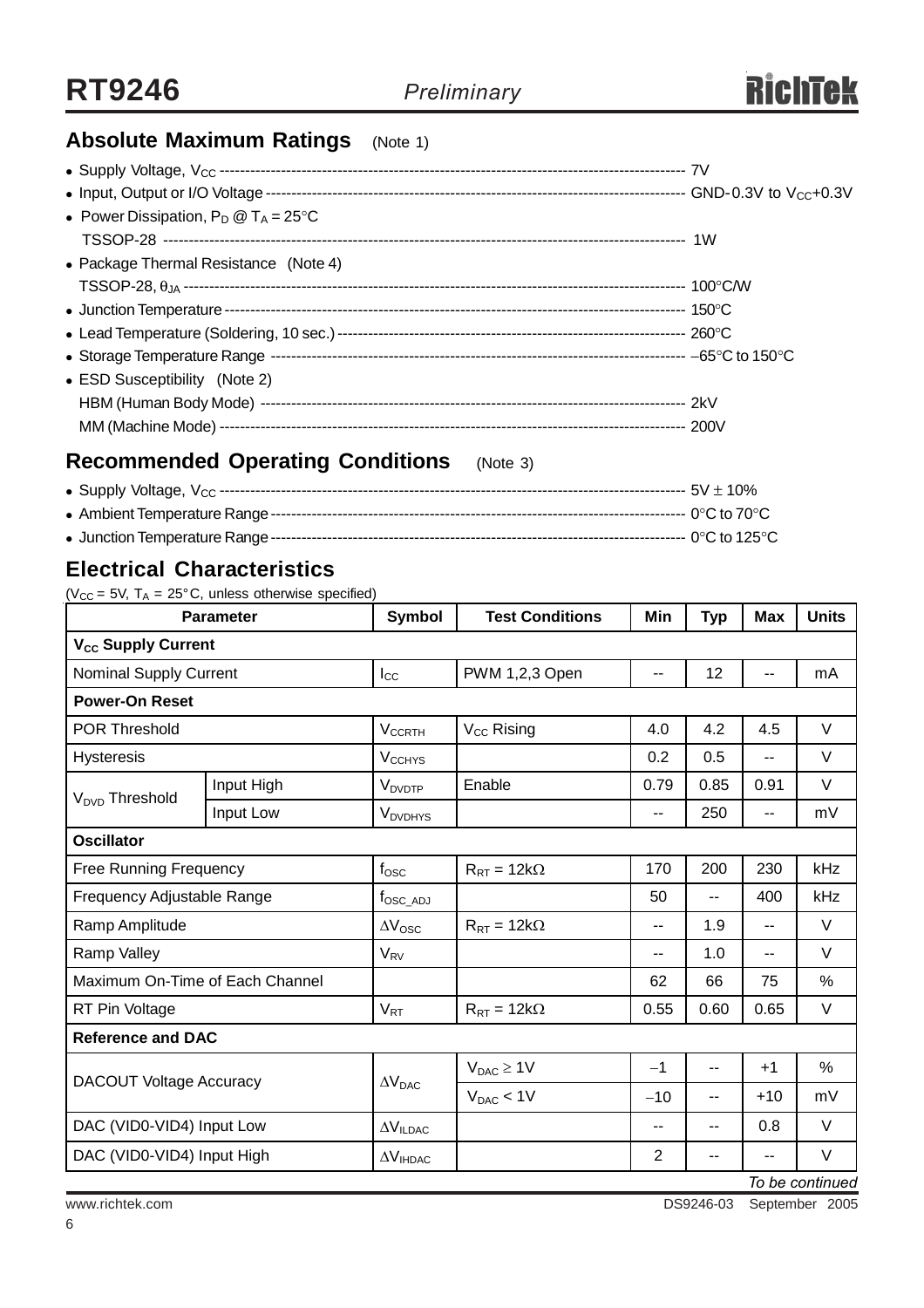ichtek

| <b>Parameter</b>                    | <b>Symbol</b>         | <b>Test Conditions</b>  | Min                      | <b>Typ</b>               | <b>Max</b>               | <b>Units</b>  |  |
|-------------------------------------|-----------------------|-------------------------|--------------------------|--------------------------|--------------------------|---------------|--|
| DAC (VID0-VID4) Pull-up Voltage     |                       |                         | 2.2                      | 2.4                      | 2.6                      | $\vee$        |  |
| DAC (VID0-VID4) Bias Current        | <b>BIAS_DAC</b>       |                         | 40                       | 60                       | 80                       | $\mu$ A       |  |
| <b>VOSS Pin Voltage</b>             | V <sub>voss</sub>     | $R_{VOSS} = 100k\Omega$ | 0.95                     | 1.0                      | 1.05                     | $\vee$        |  |
| <b>Error Amplifier</b>              |                       |                         |                          |                          |                          |               |  |
| DC Gain                             |                       |                         | $\overline{a}$           | 85                       | $\overline{a}$           | dB            |  |
| Gain-Bandwidth Product              | <b>GBW</b>            |                         | --                       | 10                       | $\overline{\phantom{a}}$ | <b>MHz</b>    |  |
| <b>Slew Rate</b>                    | <b>SR</b>             | $COMP = 10pF$           | $\overline{\phantom{a}}$ | 3                        | $- -$                    | $V/\mu s$     |  |
| <b>Differential Sense Amplifier</b> |                       |                         |                          |                          |                          |               |  |
| Input Impedance                     | $Z_{IMP}$             |                         | --                       | 16                       | $-$                      | $k\Omega$     |  |
| Gain-Bandwidth Product              | <b>GBW</b>            |                         | $\overline{\phantom{m}}$ | 10                       | $\overline{\phantom{a}}$ | <b>MHz</b>    |  |
| <b>Slew Rate</b>                    | <b>SR</b>             |                         | --                       | 3                        | --                       | $V/\mu s$     |  |
| <b>Current Sense GM Amplifier</b>   |                       |                         |                          |                          |                          |               |  |
| ISP 1,2,3 Full Scale Source Current | <b>I</b> ISPFSS       |                         | 60                       | $-$                      | $-$                      | $\mu$ A       |  |
| ISP 1,2,3 Current for OCP           | <b>I</b> ISPOCP       |                         | 90                       | $\overline{\phantom{a}}$ |                          | $\mu$ A       |  |
| <b>Protection</b>                   |                       |                         |                          |                          |                          |               |  |
| <b>IMAX Voltage</b>                 | $V_{IMAX}$            | $R_{IMAX} = 10k$        | 0.55                     | 0.60                     | 0.65                     | $\vee$        |  |
| <b>SS Current</b>                   | $I_{SS}$              | $V_{SS} = 1V$           | --                       | 13                       | $\sim$ $\sim$            | $\mu$ A       |  |
| Over-Voltage Trip (VSEN/DACOUT)     | $\Delta_{\text{OVT}}$ |                         | --                       | 140                      | $\overline{a}$           | $\%$          |  |
| <b>Power Good</b>                   |                       |                         |                          |                          |                          |               |  |
| Lower Threshold (VSEN/DACOUT)       | $V_{PGOOD-}$          | <b>VSEN Rising</b>      | $\overline{\phantom{a}}$ | 92                       | $-$                      | $\frac{0}{0}$ |  |
| <b>Output Low Voltage</b>           | $V_{\text{PGOODL}}$   | $I_{PGOOD} = 4mA$       | $\overline{\phantom{a}}$ | $-$                      | 0.2                      | V             |  |

**Note 1.** Stresses listed as the above "Absolute Maximum Ratings" may cause permanent damage to the device. These are for stress ratings. Functional operation of the device at these or any other conditions beyond those indicated in the operational sections of the specifications is not implied. Exposure to absolute maximum rating conditions for extended periods may remain possibility to affect device reliability.

- **Note 2.** Devices are ESD sensitive. Handling precaution recommended.
- **Note 3.** The device is not guaranteed to function outside its operating conditions.
- **Note 4.**  $\theta_{JA}$  is measured in the natural convection at  $T_A = 25^\circ \text{C}$  on a low effective thermal conductivity test board of JEDEC 51-3 thermal measurement standard.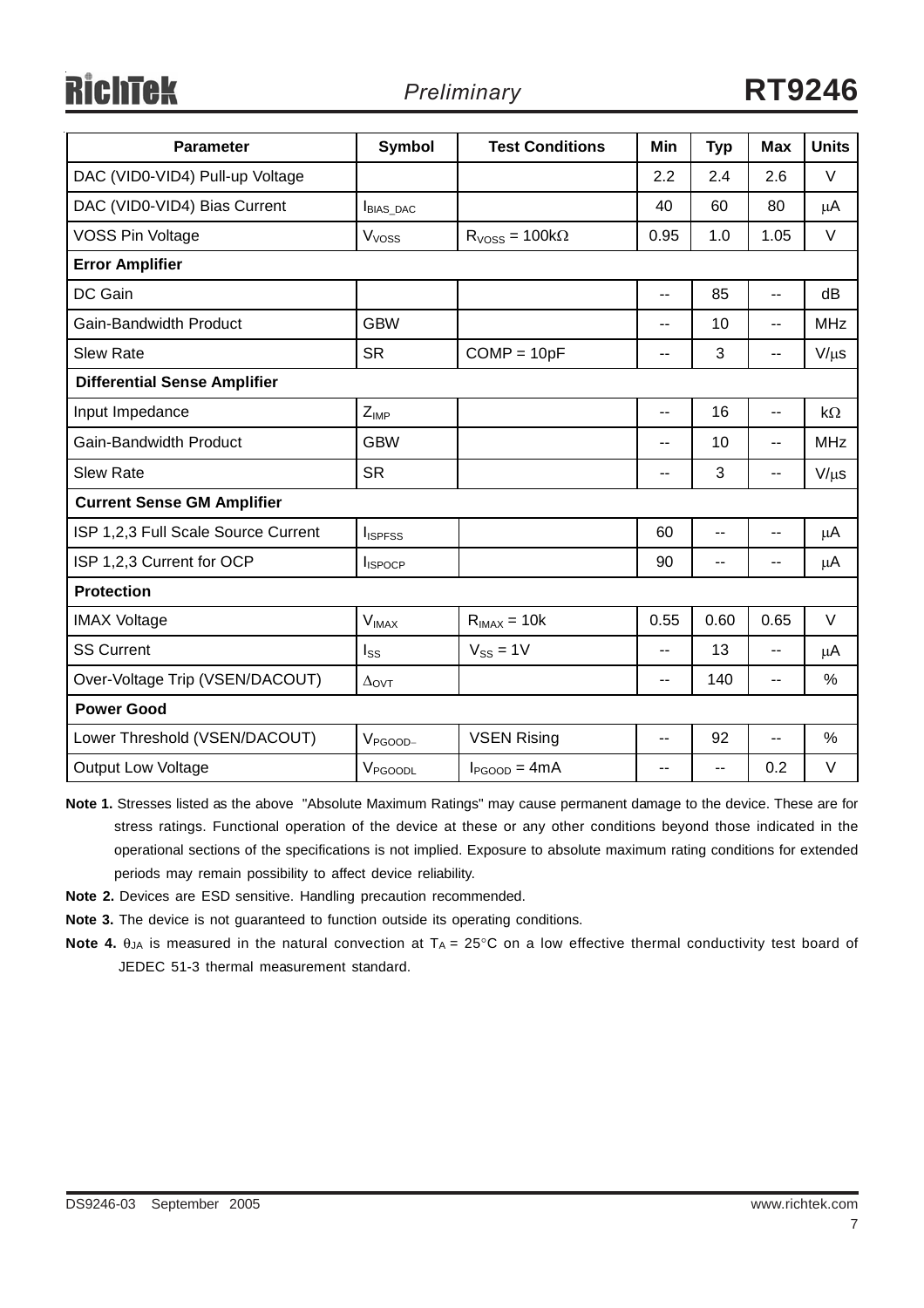## **Typical Operating Characteristics**











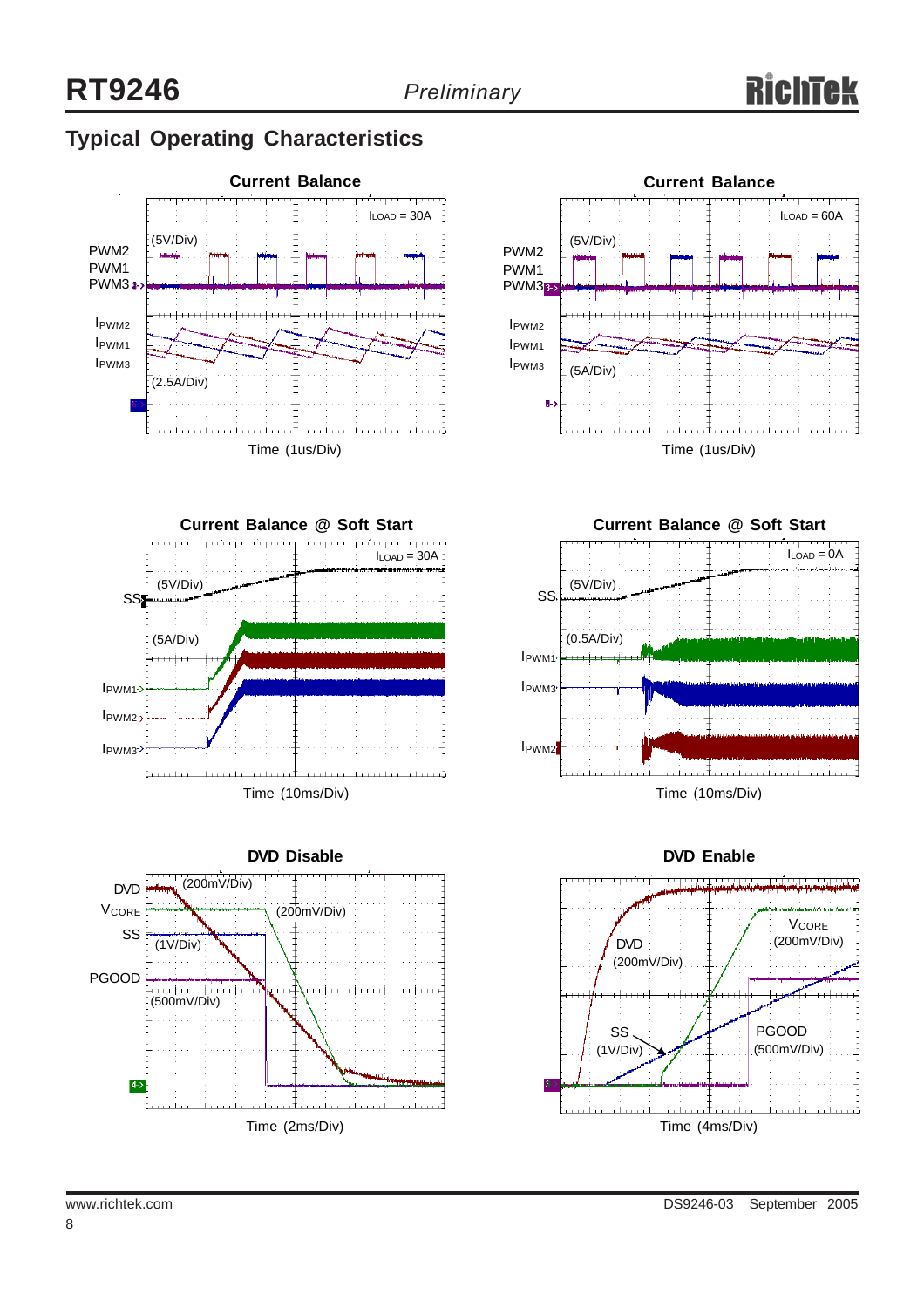# chtek

## *Preliminary* **RT9246**







Time (10ms/Div)





Time (200us/Div)

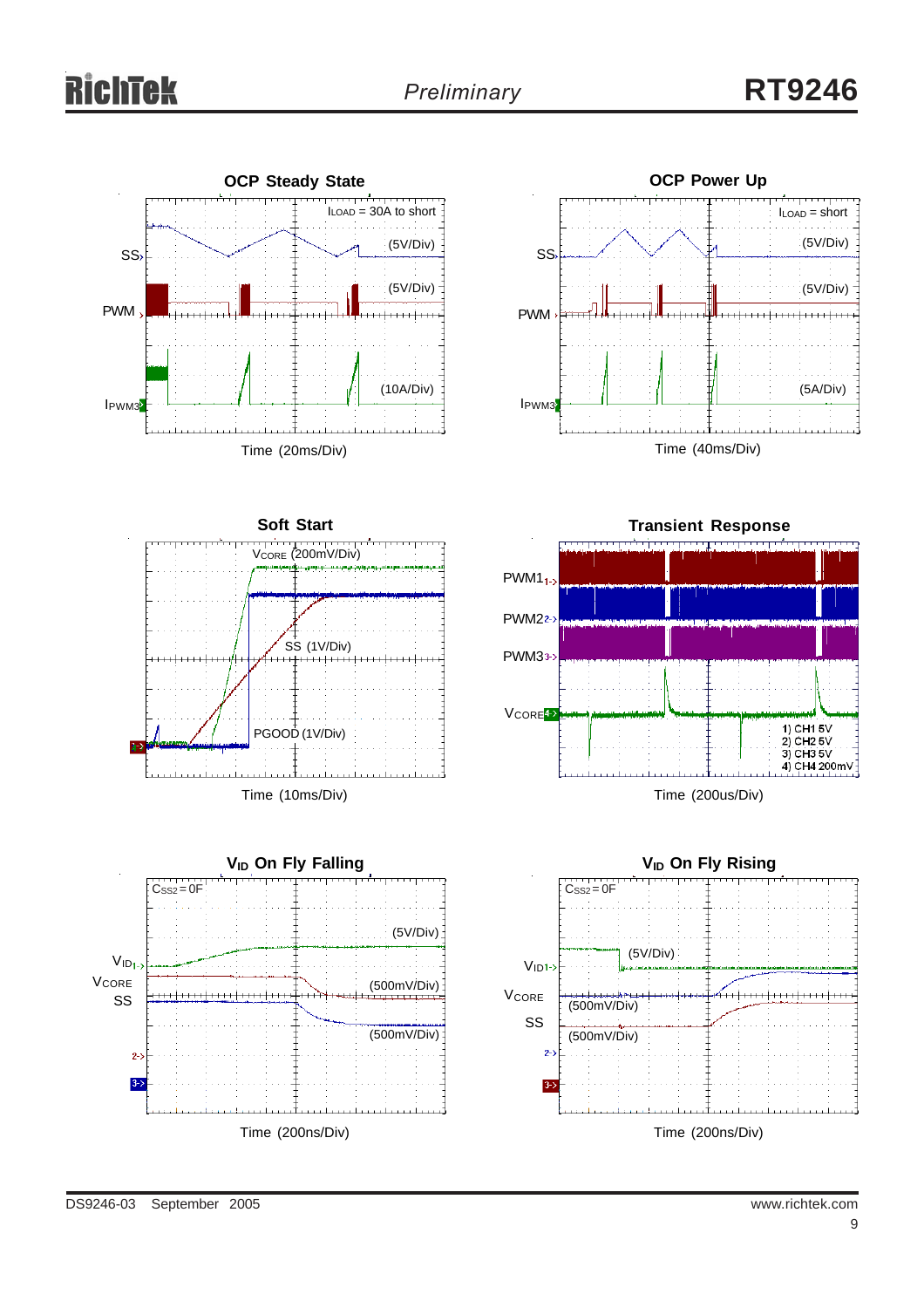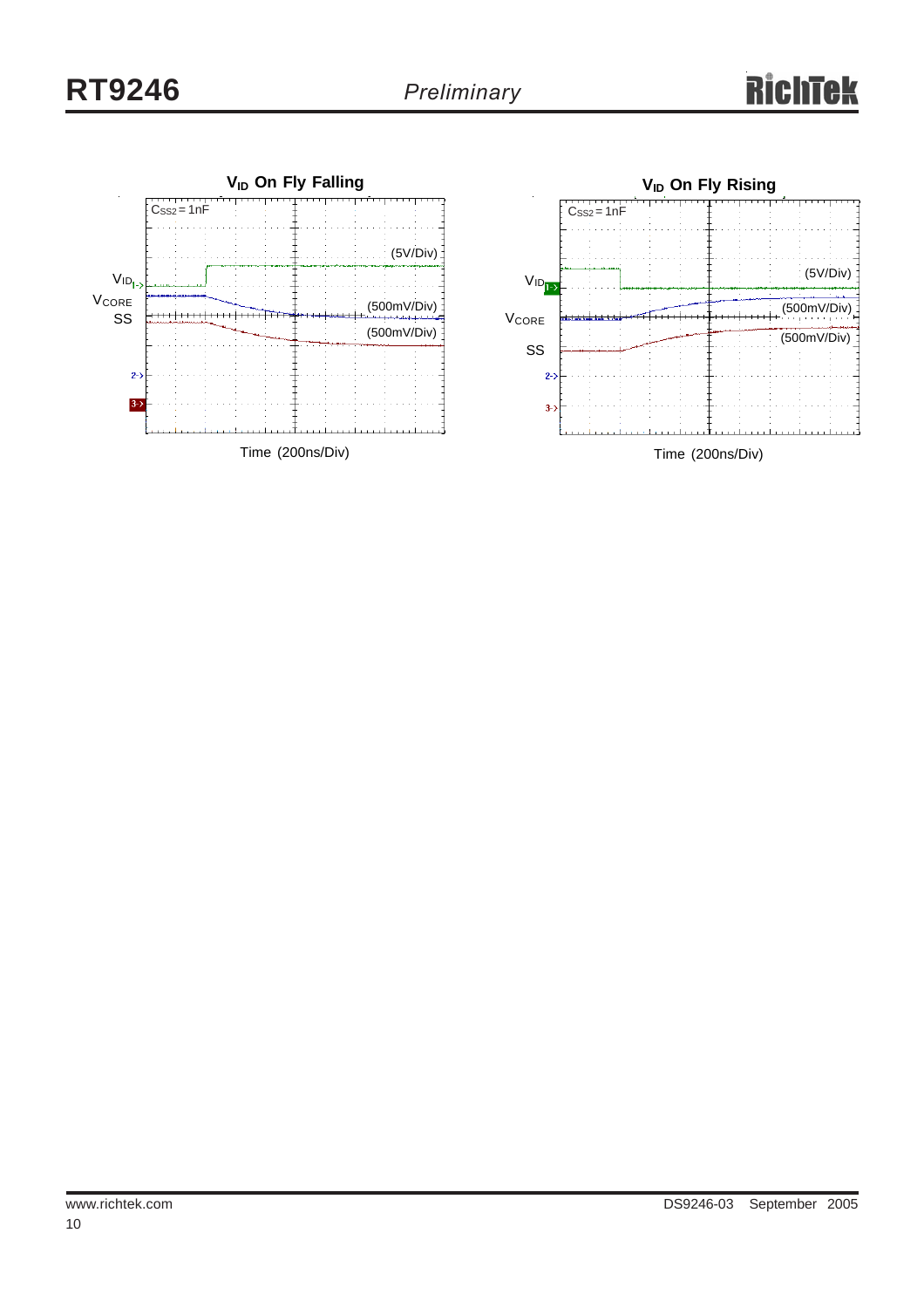## **Application Information**

RT9246 is a multi-phase DC/DC controller that precisely regulates CPU core voltage and balances the current of different power channels. The converter consisting of RT9246 and its companion MOSFET driver provides high quality CPU power and all protection functions to meet the requirement of modern VRM.

### **Voltage Control**

RT9246 senses the CPU V<sub>CORE</sub> by an precise instrumental amplifier to minimize the voltage drop on PCB trace at heavy load. VSEN & SGND are the differential inputs.  $V_{\text{DIF}}$ is the output node of the differential voltage & the input for PGOOD & OVP sense. The internal high accuracy  $V_{\text{ID}}$ DAC provides the reference voltage for K8 compliance. Control loop consists of error amplifier, multi-phase pulse width modulator, driver and power components. Like conventional voltage mode PWM controller, the output voltage is locked at the  $V_{REF}$  of error amplifier and the error signal is used as the control signal  $V_C$  of pulse width modulator. The PWM signals of different channels are generated by comparison of EA output and split-phase sawtooth wave. Power stage transforms  $V_{IN}$  to output by PWM signal on-time ratio.

### **Current Balance**

RT9246 senses the current of low side MOSFET in each synchronous rectifier when it is conducting for channel current balance and droop tuning. The differential sensing GM amplifier converts the voltage on the sense component (can be a sense resistor or the  $R_{DS(ON)}$  of the low side MOSFET) to current signal into internal balance circuit. The current balance circuit sums and averages the current signals then produces the balancing signals injected to pulse width modulator. If the current of some power channel is greater than average, the balancing signal reduces the output pulse width to keep the balance.

### **Load Droop**

The sensed power channel current signals regulate the reference of DAC to form a output voltage droop proportional to the load current. The droop or so-called "active voltage positioning" can reduce the output voltage ripple at load transient and the LC filter size.

### **Fault Detection**

The chip detects  $V_{\text{CORE}}$  for over voltage and power good detection. The "hiccup mode" operation of over-current protection is adopted to reduce the short circuit current. The inrush current at the start up is suppressed by the soft start circuit through clamping the pulse width and output voltage.

### **Phase Setting and Converter Start Up**

RT9246 interfaces with companion MOSFET drivers (like RT9600, RT9602 or RT9603 series) for correct converter initialization. The tri-state PWM output (high, low and high impedance) pins sense the interface voltage at IC POR period (both  $V_{CC}$  and DVD trip). The channel is enabled if the pin voltage is 1.2V less than  $V_{CC}$ . Please tie the PWM output to  $V_{CC}$  and the current sense pins to GND or left floating if the channel is unused. For 2-Channel application, connect PWM3 high.

### **Current Sensing Setting**

RT9246 senses the current of low side MOSFET in each synchronous rectifier when it is conducting for channel current balance and droop tuning. The differential sensing GM amplifier converts the voltage on the sense component (can be a sense resistor or the  $R_{DS(ON)}$  of the low side MOSFET) to current signal into internal circuit (see Figure 1). Be careful to choose GND sense input, ISN, of the GM amplifier for effective channel current balance.

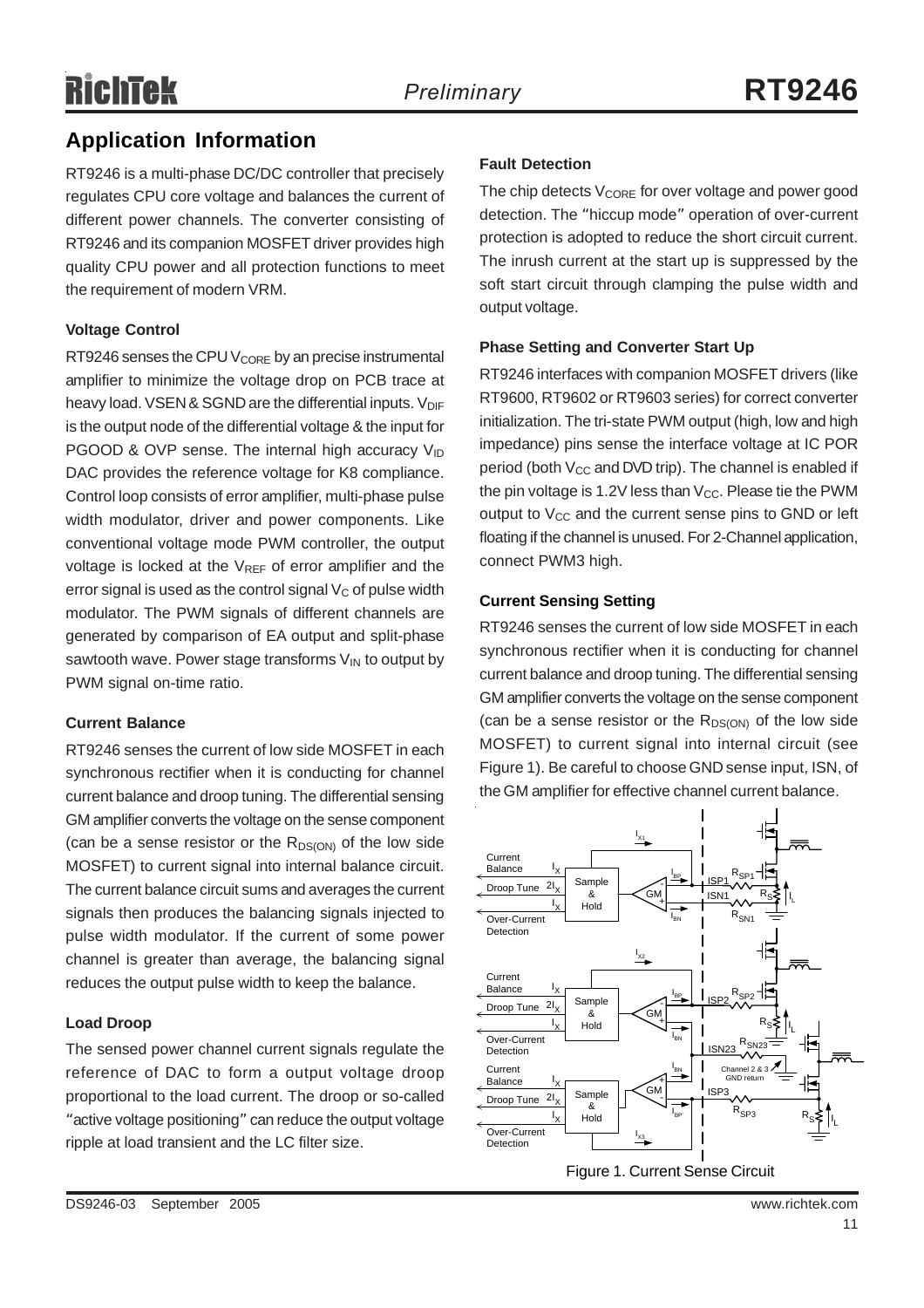The sensing circuit gets  $\mathsf{I} \times \frac{\mathsf{I} \times \mathsf{I} \times \mathsf{I}}{\mathsf{Rsp}}$  by local feedback. **Protection and SS Function**  $R_{SP}$  =  $R_{SN}$  for channel 1 &  $R_{SP}$  =  $2R_{SN}$  for channel 2 & 3 (at 3 phase operation) to cancel the voltage drop caused by GM amplifier input bias current.  $I_X$  is sampled and held just before low side MOSFET turns off (See Figure 2). Therefore,  $lx = \frac{IL \times Rs}{RsP}$ 

| $I_{X \; (\text{S/H})} \; = \; \frac{I_{L \; (\text{S/H})} \; \times \; R \; \text{s}}{R \; \text{sp}}, \, I_{L \; (\text{S/H})} \; = \; I_{L \; (\text{AVG})} \; - \frac{\text{V} \; \text{o}}{I} \times \frac{T \; \text{OFF}}{2},$ |
|---------------------------------------------------------------------------------------------------------------------------------------------------------------------------------------------------------------------------------------|
| $T_{\text{OFF}} = \left[\frac{V_{\text{IN}} - V_{\text{O}}}{V_{\text{IN}}} \right] \times 5uS$ for fosc = 200kHz                                                                                                                      |
| $I_{X(S/H)}$ = $\left[ I_{L(AVG)} - \frac{V \circ - \left[ \frac{V_{IN} - V \circ}{V_{IN}} \right] \times 5US}{2L} \right] \times \frac{Rs}{RsP}$                                                                                     |
| Falling Slope = Vo/L                                                                                                                                                                                                                  |
|                                                                                                                                                                                                                                       |
| L(S/H)<br><b>Inductor Current</b>                                                                                                                                                                                                     |
|                                                                                                                                                                                                                                       |

PWM Signal & High Side MOSFET Gate Signal



Low Side MOSFET Gate Signal

Figure 2. Inductor Current and PWM Signal

### **DAC Offset Voltage & Droop Tuning**

The DAC offset voltage is set by compensation network & VOSS pin external resistors by  $\left(\frac{R}{\text{V} \cdot \text{V} \cdot \text{V}}\right)^{\times}$   $\frac{1}{4}$  . R R  $1V$  Rf1  $\frac{iv}{\text{V} \text{OSS}}$   $\times$ ⎠  $\left(\frac{1}{2}\right)$ ⎝  $\big($ 

The S/H current signals from power channels are injected to ADJ pin to create droop voltage. VADJ = RADJ $\times$   $\sum$  2Ix

The DAC output voltage decreases by  $V_{ADJ}$  to form the V<sub>CORE</sub> load droop (see Figure 3).



For OVP, the RT9246 detects the  $V_{\text{CORE}}$  by  $V_{\text{DIF}}$  pin voltage of the differential amplifier output. Eliminate the delay due to compensation network (compared to sensing FB voltage) for fast and accurate detection. The trip point of OVP is 140% of normal output level. The PWM outputs are pulled low to turn on the low side MOSFET and turn off the high side MOSFET of the synchronous rectifier at OVP. The OVP latch can only be reset by  $V_{CC}$  or DVD restart power on reset sequence. The PGOOD detection trip point of  $V_{\text{CORE}}$  is 92% lower than the normal level. The PGOOD open drain output pulls low when  $V_{\text{CORE}}$  is lower than the trip point. For  $V_{ID}$  jumping issue, only power fail conditions ( $V_{CC}$  & DVD are lower than trip point or OVP) reset the output low.

Soft-start circuit generates a ramp voltage by charging external capacitor with 13μA current after IC POR acts. The PWM pulse width and  $V_{\text{CORF}}$  are clamped by the rising ramp to reduce the inrush current and protect the power devices.

Over-current protection trip point is set by the resistor R<sub>IMAX</sub> connected to IMAX pin. OCP is triggered if one channel

S/H current signal  $I_X > \left(\frac{0.6 \text{V}}{\text{R}_{IMAX}}\right) \times 1.4$ . Controller forces PWM output latched at high impedance to turn off both high and low side MOSFETs in the power stage and initial the hiccup mode protection. The SS pin voltage is pulled low with a 13 $\mu$ A current after it is less than 90% V<sub>CC</sub>. The converter restarts after SS pin voltage < 0.2V. Three times of OCP disable the converter and only release the latch by POR acts (see Figure 4).  $\frac{10 \text{ V}}{1 \text{ max}}$   $\times$ ⎠  $\left(\frac{0.6V}{2}\right)$ ⎝  $\big($ 

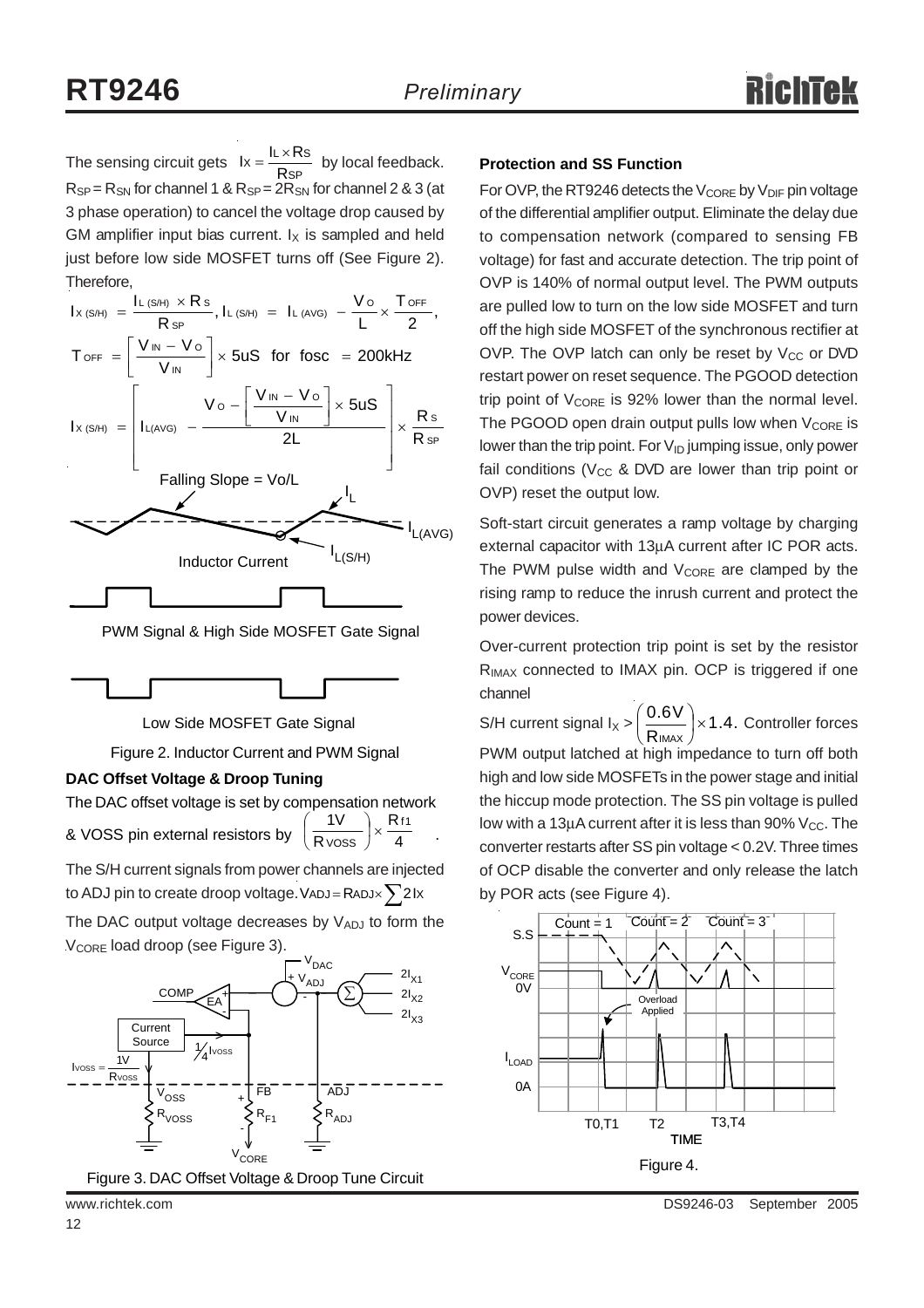## **3-Phase Converter and Components Function Grouping**



## **Design Procedure Suggestion**

### **Voltage Loop Setting**

- a. Output filter pole and zero (Inductor, output capacitor value & ESR).
- b. Error amplifier compensation & sawtooth wave amplitude (compensation network).
- c. Kelvin sense for V<sub>CORE</sub>.

### **Current Loop Setting**

- a. GM amplifier S/H current (current sense component R<sub>DS(ON)</sub>, ISPx & ISNx pin external resistor value, keep ISPx current < 60μA at full load condition for better load line linearity).
- b. Over-current protection trip point (IMAX pin resistor, keep ISPx current < 90μA at OCP condition for precision issue).

### **VRM Load Line Setting**

- a. Droop amplitude (ADJ pin resistor).
- b. No load offset (additional resistor in compensation network).
- c. DAC offset voltage setting (VOSS pin & compen sation network resistor).

### **Power Sequence & SS**

DVD pin external resistor and SS pin capacitor.

### **PCB Layout**

- a. Kelvin sense for current sense GM amplifier input.
- b. Refer to layout guide for other item.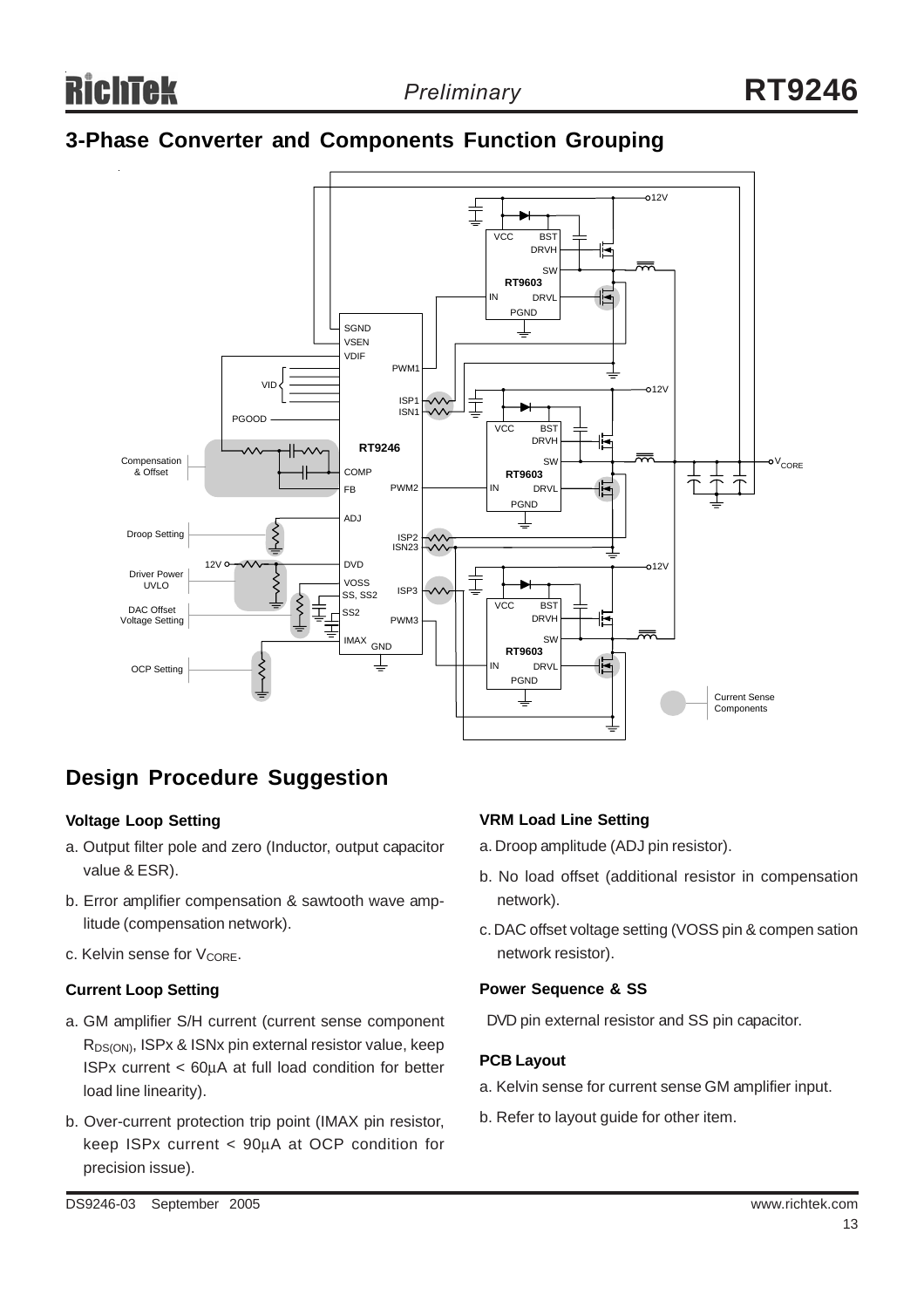## **Design Example**

### **Given:**

Apply for three phase converter

 $V_{IN} = 12V$ 

 $V_{\text{CORF}} = 1.5V$ 

 $I_{\text{LOAD}}$  (max) = 60A

 $V_{DROOP} = 120$ mV at full load

 OCP trip point set at 30A for each channel (S/H)  $R_{DS(ON)} = 6m\Omega$  of low side MOSFET at 27°C  $L = 2\mu H$ 

 $C_{\text{OUT}} = 9,000 \mu F$  with  $2m\Omega$  ESR.

### **1. Compensation Setting**

a. Modulator Gain, Pole and Zero:

From the following formula: IN V 12V

Modulator Gain  $=\frac{1}{\sqrt{RAMP}} = \frac{1}{1.91/\sqrt{3}} = 4.2$  (12.46dB) V 1.9V $\times \frac{3}{5}$ 2

where V<sub>RAMP</sub> : ramp amplitude of sawtooth wave<br>1

LC Filter Pole = 
$$
\frac{1}{2\pi x \sqrt{LC}}
$$
 = 1.2kHz and

ESR Zero =  $\frac{1}{2\pi x ESRxC$ OUT = 8.8kHz 1 2π x ESR x C

b. EA Compensation Network:

Select R1 = 2.4kΩ, R2 = 24kΩ, C1 = 6.6nF, C2 = 33pF and use the type 2 compensation scheme shown in Figure 5.





From the following formulas:

 $\overline{\phantom{a}}$ ⎠  $\left(\frac{C_1 \times C_2}{2}\right)$ ⎝  $\big($ +  $=\frac{1}{2\pi \times R_2 \times C_1}$ , F<sub>P</sub> =  $\frac{1}{2\pi \times R_1 \times C_1}$ 1 + C 2  $2x \left( \frac{C_1 \times C_2}{2} \right)$ P  $F_z = \frac{1}{2\pi x R_2 x C_1}, F_P = \frac{1}{2\pi x R_2 x}$ Z *C C*  $\pi$  x R<sub>2</sub> x C<sub>1</sub><sup> $\pi$ </sup> 2π x R<sub>2</sub> x  $\left(\frac{C_1 \times C_2}{C_1} \right)$ Middle Band Gain =  $\frac{R_2}{R_1}$ 2

> By calculation, the  $F_Z = 1$ kHz,  $F_P = 200$ kHz and Middle Band Gain is 10 (i.e 20dB).

 The asymptotic bode plot of EA compensation and PWM loop gain is shown as Figure 6.



### **2. Droop & DAC Offset Setting**

For each channel the load current is  $60A / 3 = 20A$ and the ripple current,  $\Delta I_L$ , is given as:

$$
5us \times \frac{1.5V}{2uH} \times \left(1 - \frac{1.5V}{12V}\right) = 3.28A
$$

The load current, I<sub>L</sub>, at S/H is  $20A - \frac{\Delta l}{2} = 18.36A$ . Using the following formula to select the appropriate  $I_X$ <sub>(MAX)</sub> for the S/H of GM amplifier:

$$
I_{X\, (MAX)}\ =\ \frac{R_{DS(ON)}\ \times 18.36A}{R_{SP}}
$$

The suggested  $I_X$  is in the order of 40 to 50 $\mu$ A, select  $R_{SP} = R_{SN} = 2.4 k\Omega$ , then  $I_X$  (MAX) will be 45.9uA.

 $V_{DROOP}$  = 120mV = 45.9µA $\times$ 2 $\times$ 3 (phase no.) $\times$ R<sub>ADJ</sub>, therefore  $R_{ADJ}$  will be 435Ω.

The R<sub>DS(ON)</sub> of MOSFET varies with temperature rise. When the low side MOSFET working at 70°C and 5000ppm/ $\degree$ C temperature coefficient of R<sub>DS(ON)</sub>, the R<sub>DS(ON)</sub> at 70°C is given as:

6mΩ × {1+ (70°C – 27°C) × 5000ppm/°C} = 7.3mΩ.  $R_{AD,I}$  at 70 $^{\circ}$ C is given as:

 $R_{\text{ADJ}_27\text{°C}} \times (R_{\text{DS(ON)}_27\text{°C}} / R_{\text{DS(ON)}_27\text{°C}}) = 358\Omega$ 

### **3. Over-Current Protection Setting**

OCP trip point set at 30A for each channel,

$$
I_{X} = \frac{R_{DS(ON)} \times 30A}{R_{SP}} = 1.4 \times \frac{0.6V}{R_{IMAX}} , R_{IMAX} = 11.2k\Omega
$$

Take the temperature rise into account, the  $R_{IMAX}$  at 70°C will be:

 $R_{IMAX\ 27°C} \times (R_{DS(ON)\ 27°C}/ R_{DS(ON)\ 70°C}) = 9.2k\Omega$ 

### **4. Soft-Start Capacitor Selection**

 $C_{SS} = 0.1 \mu F$  is the suitable value for most application.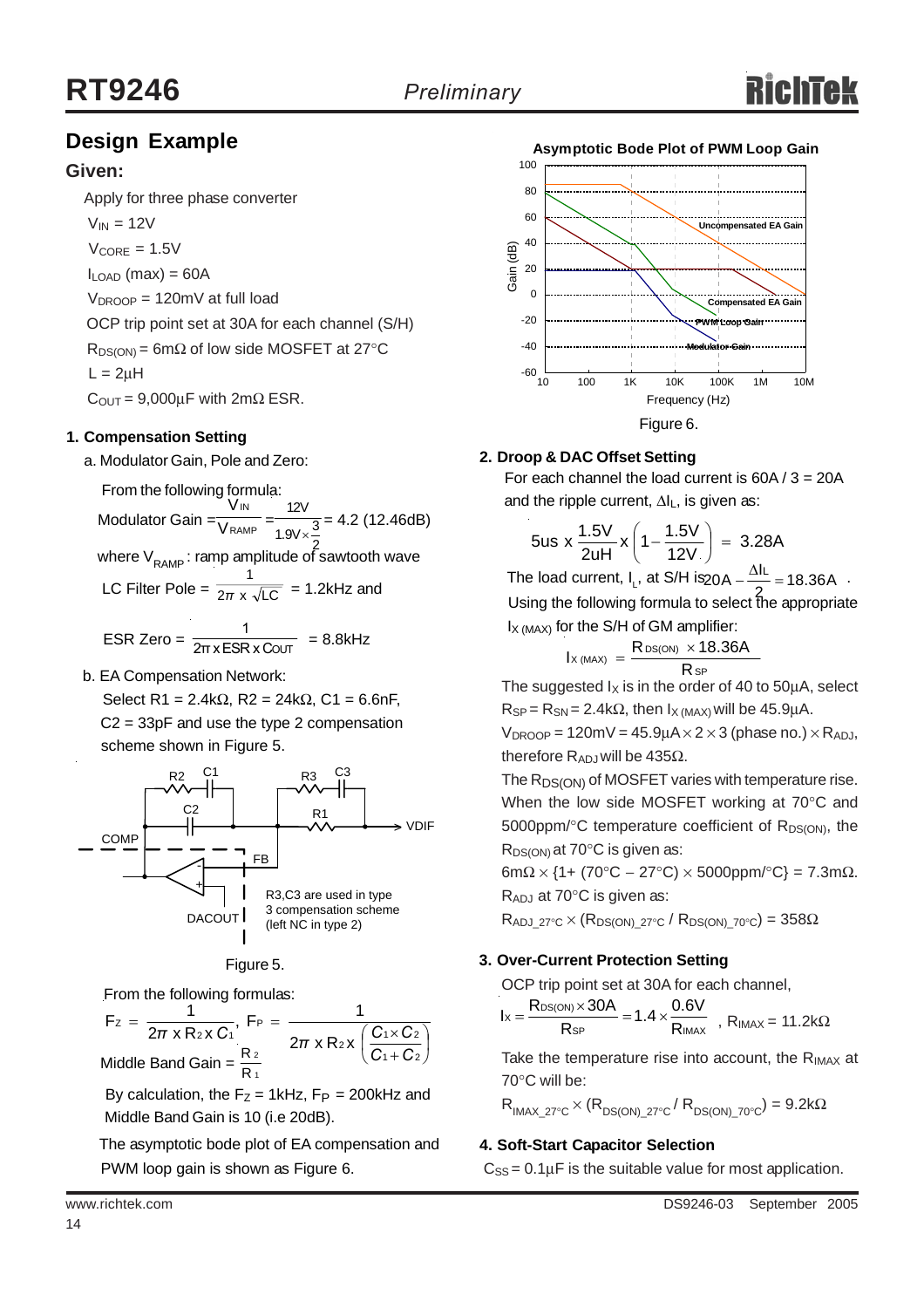## **Layout Guide**

Place the high-power switching components first, and separate them from sensitive nodes.

**1. Most critical path: the current sense circuit is the most sensitive part of the converter. The current sense resistors tied to ISP1,2,3 and ISN1,ISN23 should be located not more than 0.5 inch from the IC and away from the noise switching nodes. The PCB trace of sense nodes should be parallel and as short as possible.** Kelvin connection of the sense component (additional sense resistor or MOSFET R<sub>DS(ON)</sub>) ensures the accurate **stable current sensing.**

## **Keep well Kelvin sense to ensure the stable operation!**

- 2. Switching ripple current path:
	- a. Input capacitor to high side MOSFET.
	- b. Low side MOSFET to output capacitor.
	- c. The return path of input and output capacitor.
	- d. Separate the power and signal GND.
	- e. The switching nodes (the connection node of high/low side MOSFET and inductor) is the most noisy points. Keep them away from sensitive small-signal node.
	- f. Reduce parasitic R, L by minimum length, enough copper thickness and avoiding of via.
- 3. MOSFET driver should be closed to MOSFET.
- 4. The compensation, bypass and other function setting components should be near the IC and away from the noisy power path.



Figure 7. Power Stage Ripple Current Path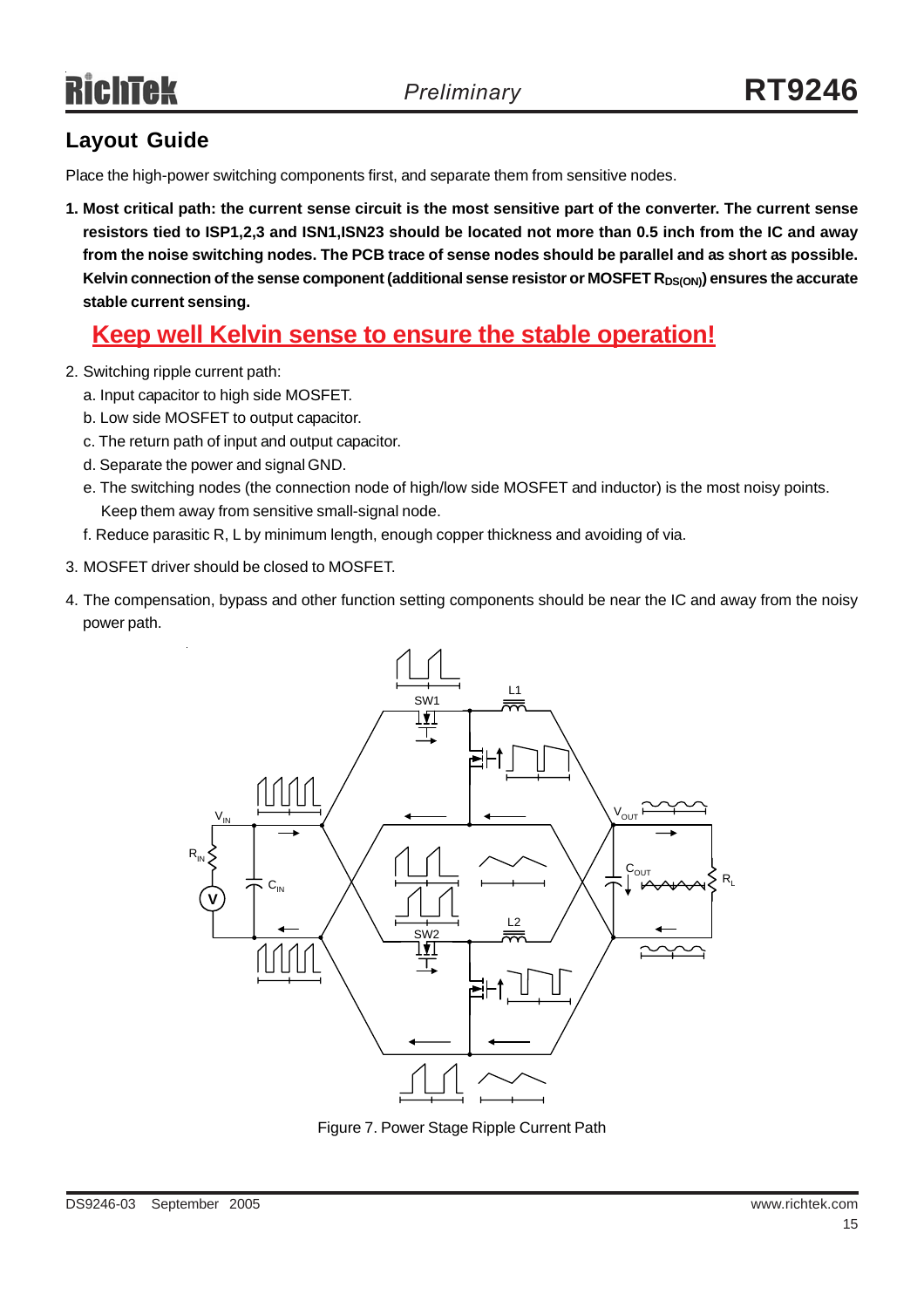